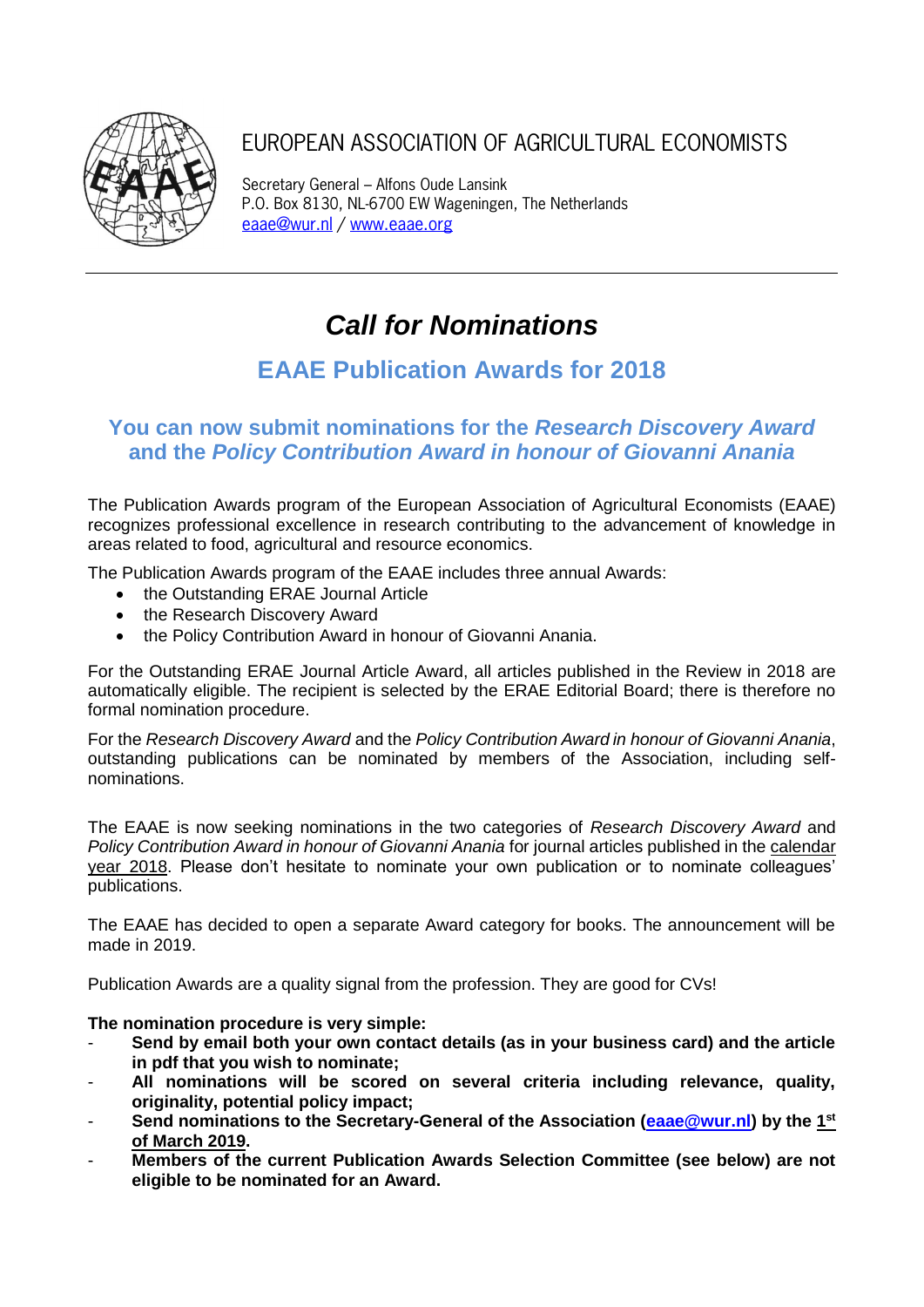Nominated publications should be in the English language and can enter the selection process only if at least one of the authors is a member of the EAAE at the time the selection process starts.

The Publication Awards Selection Committee will assess the suitability of the nominated and eligible publications for both the *Research Discovery Award* and the *Policy Contribution Award in honour of Giovanni Anania*.

The Award recipients are proposed by the Publication Awards Selection Committee to the EAAE board. Recipients of Awards will be presented at the next EAAE triennial Congress in Prague August 25-28, 2020.

Margherita Scoppola EAAE President

#### **The Research Discovery Award**

The research must be a significant scientific contribution to the field of knowledge in any of the areas of agricultural economics. The work should demonstrate excellence in research and may present a theoretical or methodological innovation.

Journal articles must have been published in 2018. The date of publication is that of the issue; articles available online in their final form on the journal's web page, for which the 2018 issue in which they will appear is unequivocally known are eligible for the Award, even if the issue has not been published in print yet. Maximum one award is given.

#### **The Policy Contribution Award in honour of Giovanni Anania**

This Award recognizes an outstanding publication that contributes to policy, either ex-ante or expost. The purpose of the Award is to recognize excellence and encourage interest in applied economic analysis that can provide timely and relevant information for more effective policy debate and decision making. It demonstrates the contribution of our profession to societal discussion.

Journal articles must have been published in 2018. The date of publication is that of the issue; articles available on line in their final form on the journal's web page for which the 2018 issue in which they will appear is unequivocally known are eligible for the Award, even if the issue has not been published in print yet. Maximum one Award is given.

#### **Past winners**

The lists of past winners of the *Outstanding ERAE Journal Article*, the *Quality of Research Discovery* and the *Quality of Policy Contribution* Awards are available on the [EAAE website.](http://www.eaae.org/Awards.aspx)